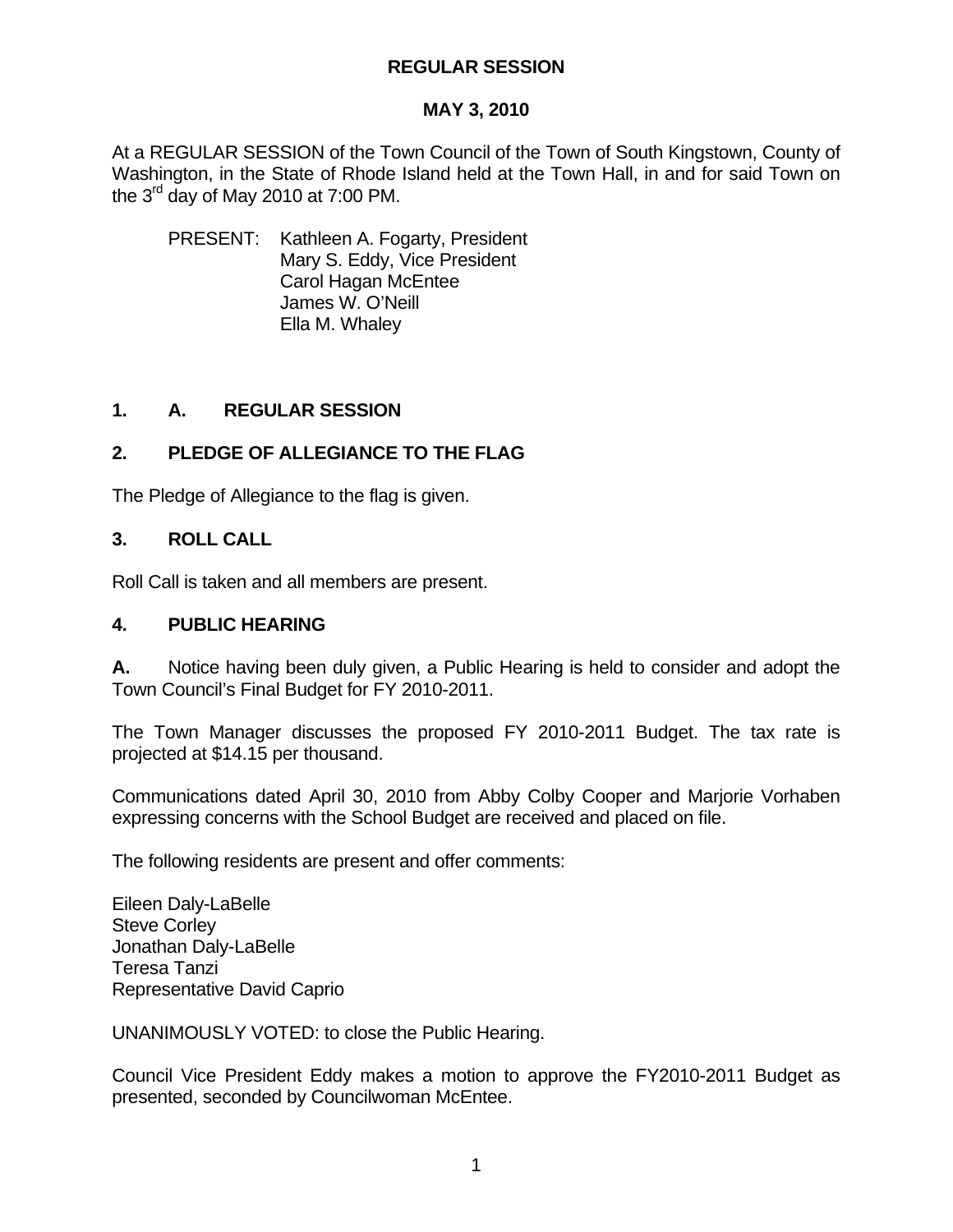## **MAY 3, 2010**

A motion is made by Councilman O'Neill to amend the budget by reducing the School Fund by \$1,550,000, but there is no second to his motion.

A roll call vote is taken on the original motion, and it is

VOTED: to adopt the Town Council's Final Budget for FY 2010-2011 as presented, as follows.

| <b>General Fund</b>                          | 2008-2009     | 2009-2010       | 2010-2011    |
|----------------------------------------------|---------------|-----------------|--------------|
| <b>Program Account - Expenditures</b>        | <b>Actual</b> | <b>Budgeted</b> | Recommended  |
| <b>General Administration</b>                | 2,745,681     | 2,657,212       | 2,686,485    |
| <b>Public Safety Program</b>                 | 6,533,435     | 6,577,842       | 6,626,210    |
| <b>Public Services Program</b>               | 2,092,612     | 2,284,306       | 2,193,774    |
| <b>Contributions to Outside Agencies</b>     | 602,977       | 581,146         | 495,348      |
| <b>Recreation Department</b>                 | 1,272,317     | 1,320,469       | 1,317,088    |
| <b>Municipal Public Libraries</b>            | 936,811       | 952,252         | 940,779      |
| Municipal Boards and Outside Groups          | 33,099        | 23,000          | 17,850       |
| Municipal Insurance                          | 211,795       | 210,000         | 210,000      |
| <b>Employment Benefits and Service Costs</b> | 4,609,698     | 4,687,179       | 4,701,499    |
| <b>General Fund Contingency</b>              | 172,743       | 70,000          | 65,000       |
| <b>Total Operating Program</b>               | \$19,211,168  | \$19,363,406    | \$19,254,033 |
| Municipal and School Related Debt Service    | 4,895,917     | 4,770,872       | 4,398,292    |
| <b>Capital Budget</b>                        | 1,526,165     | 1,406,000       | 1,221,000    |
| <b>Transfer to School Fund</b>               | 47,909,928    | 47,909,928      | 47,909,928   |
| <b>Total General Fund Expenditures</b>       | \$73,543,179  | \$73,450,206    | \$72,783,253 |
|                                              |               |                 |              |
| <b>General Fund</b>                          | 2008-2009     | 2009-2010       | 2010-2011    |
| <b>Program Account - Income</b>              | <b>Actual</b> | <b>Budgeted</b> | Recommended  |
| <b>Current Taxes</b>                         | \$62,794,189  | \$63,223,529    | \$64,240,096 |
| <b>Prior Year Taxes</b>                      | 515,650       | 400,000         | 515,000      |
| Interest On Taxes                            | 347,077       | 350,000         | 330,000      |
| Payment In Lieu Of Taxes                     | 240,400       | 245,361         | 249,717      |
| <b>State Revenue Transfers</b>               | 4,799,698     | 4,139,156       | 2,190,768    |
| <b>Transfer From Other Local Funds</b>       | 596,249       | 661,802         | 682,583      |
| <b>Transfer From School Fund</b>             | 189,077       | 181,278         | 196,501      |
| Local Revenues                               | 3,440,927     | 3,049,080       | 3,178,588    |
| Undesignated Fund Balance Forwarded          | 1,200,000     | 1,200,000       | 1,200,000    |
| <b>Total General Fund Income</b>             | \$74,123,266  | \$73,450,206    | \$72,783,253 |
|                                              |               |                 |              |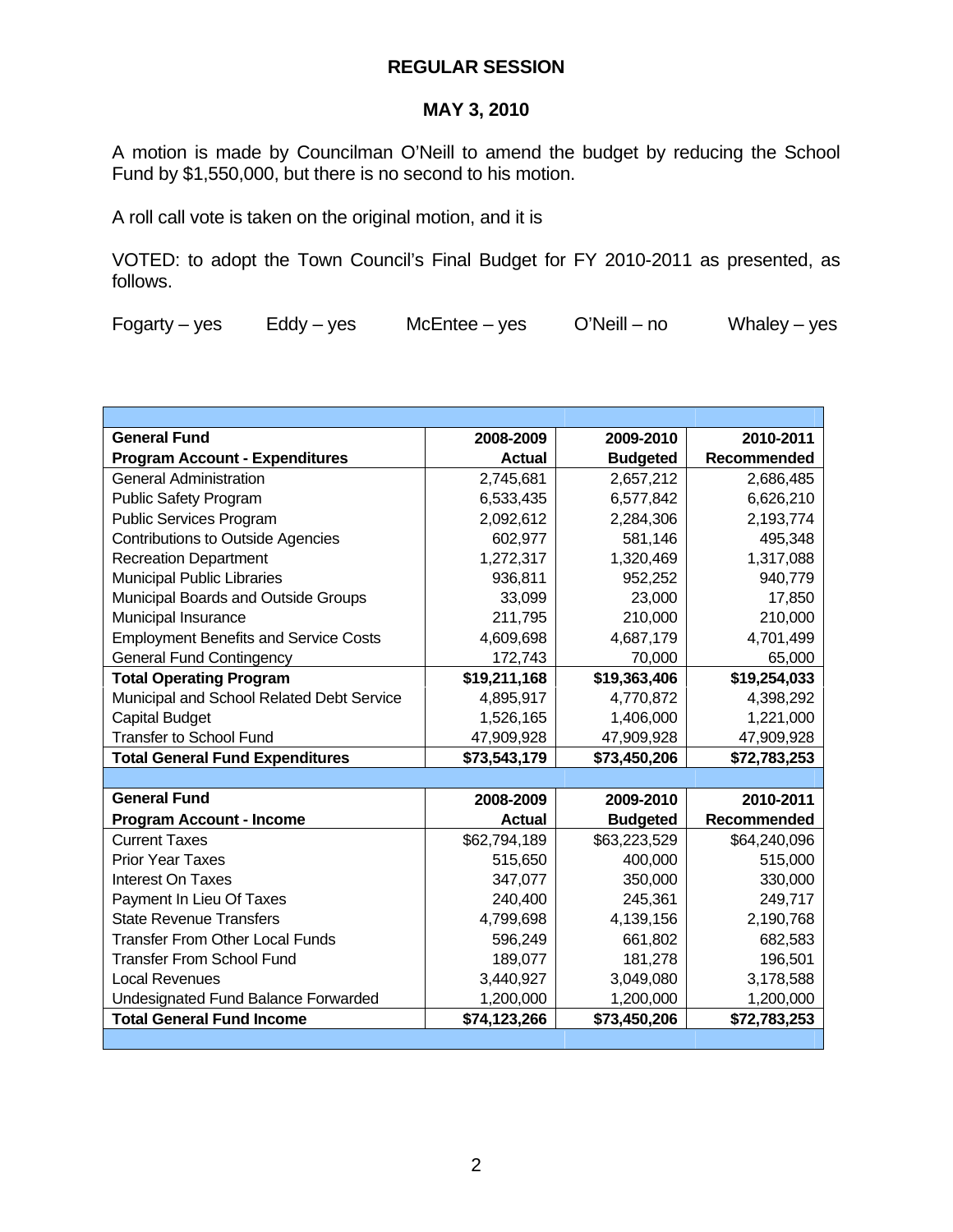| <b>School Fund</b>                    | 2008-2009     | 2009-2010       | 2010-2011          |
|---------------------------------------|---------------|-----------------|--------------------|
| <b>Program Account - Expenditures</b> | <b>Actual</b> | <b>Budgeted</b> | <b>Recommended</b> |
| <b>Salaries</b>                       | \$34,284,811  | \$34,210,016    | \$34,372,106       |
| <b>Benefits</b>                       | 13,905,296    | 14,935,271      | 14,525,150         |
| <b>Professional Services</b>          | 1,163,239     | 1,345,149       | 1,161,452          |
| <b>Property Services</b>              | 667,503       | 565,163         | 569,363            |
| <b>Other Services</b>                 | 6,102,833     | 6,564,461       | 6,136,712          |
| <b>Supplies</b>                       | 1,536,518     | 1,562,735       | 1,520,319          |
| Equipment                             | 530,136       | 429,168         | 362,771            |
| <b>Total School Fund Expenditures</b> | \$58,190,336  | \$59,611,963    | \$58,647,873       |
|                                       |               |                 |                    |
| <b>School Fund</b>                    | 2008-2009     | 2009-2010       | 2010-2011          |
| <b>Program Account - Income</b>       | <b>Actual</b> | <b>Budgeted</b> | <b>Recommended</b> |
| General State Aid                     | \$9,635,746   | \$10,364,027    | \$9,255,564        |
| <b>Total State Aid to School Fund</b> | \$9,635,746   | \$10,364,027    | \$9,255,564        |
| <b>Tuition Income</b>                 | \$131,059     | \$125,185       | \$131,059          |
| <b>School Trust Funds</b>             | 18,972        | 20,000          | 20,000             |
| <b>Designated Funds</b>               | 368,422       | 374,600         | 484,322            |
| Medicaid                              | 810,163       | 776,223         | 800,000            |
| Miscellaneous                         | 47,509        | 42,000          | 47,000             |
| <b>Total Local Revenues</b>           | \$1,376,125   | \$1,338,008     | \$1,482,381        |
| <b>Property Tax Appropriation</b>     | \$47,909,928  | \$47,909,928    | \$47,909,928       |
| <b>Total School Fund Income</b>       | \$58,921,799  | \$59,611,963    | \$58,647,873       |
|                                       |               |                 |                    |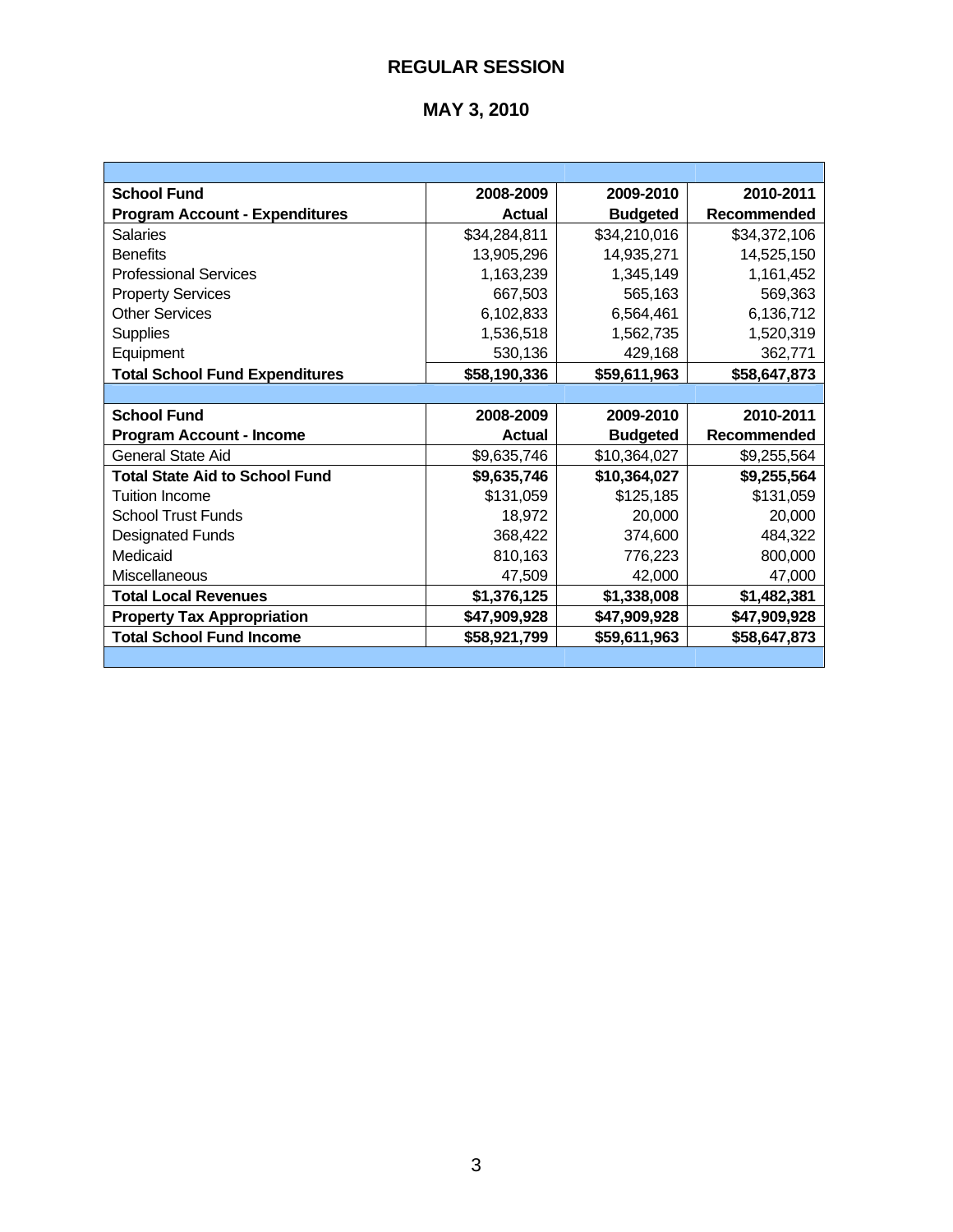# **MAY 3, 2010**

| <b>Peace Dale Office Building</b>              | 2008-2009     | 2009-2010       | 2010-2011          |
|------------------------------------------------|---------------|-----------------|--------------------|
| <b>Program Account - Expenditures</b>          | Actual        | <b>Budgeted</b> | Recommended        |
| <b>Personal Services</b>                       | \$34,062      | \$36,774        | \$39,375           |
| <b>Contractual Services</b>                    | 18.416        | 19.058          | 19,576             |
| <b>Purchased Services</b>                      | 13,606        | 22,900          | 22,655             |
| Capital Program                                |               |                 |                    |
| <b>Total Peace Dale Office Building</b>        |               |                 |                    |
| <b>Expenditures</b>                            | \$66,084      | \$78,732        | \$81,606           |
|                                                |               |                 |                    |
| <b>Peace Dale Office Building</b>              | 2008-2009     | 2009-2010       | 2010-2011          |
| <b>Program Account - Income</b>                | <b>Actual</b> | <b>Budgeted</b> | <b>Recommended</b> |
| Rental Income                                  | \$68,210      | \$71,760        | \$74,280           |
| Other Income                                   | 9,287         | 14,100          | 17,300             |
| <b>Undesignated Fund Balance</b>               | 4,329         | 2,000           | 1,500              |
| <b>Total Peace Dale Office Building Income</b> | \$81,826      | \$87,860        | \$93,080           |

H

| <b>Neighborhood Guild</b>                    | 2008-2009     | 2009-2010       | 2010-2011   |
|----------------------------------------------|---------------|-----------------|-------------|
| <b>Program Account - Expenditures</b>        | <b>Actual</b> | <b>Budgeted</b> | Recommended |
| Administration                               | \$426,186     | \$448,360       | \$431,765   |
| Debt Service Payment                         | 70,175        | 67,425          | 60,638      |
| <b>Front Desk</b>                            | 38,838        | 37,694          | 38,934      |
| Senior Programs                              | 59,960        | 60,500          | 54,100      |
| Youth Programs                               | 45,055        | 43,275          | 38,837      |
| <b>Music Programs</b>                        | 81,760        | 87,500          | 81,700      |
| <b>Adult Programs</b>                        | 57,438        | 53,050          | 59,600      |
| Arts Programs                                | 50,360        | 51,855          | 52,040      |
| <b>Total Neighborhood Guild Expenditures</b> | \$829,772     | \$849,659       | \$817,614   |
|                                              |               |                 |             |
| <b>Neighborhood Guild</b>                    | 2008-2009     | 2009-2010       | 2010-2011   |
| <b>Program Account - Income</b>              | <b>Actual</b> | <b>Budgeted</b> | Recommended |
| <b>Trust Fund Revenues</b>                   | \$441,834     | \$435,425       | \$425,738   |
| Fund Balance & Investment Income             | 22,726        | 27,574          | 18,500      |
| Program Revenues                             | 386,898       | 386,660         | 376,395     |
| <b>Total Neighborhood Guild Income</b>       | \$851,459     | \$849,659       | \$820,633   |
|                                              |               |                 |             |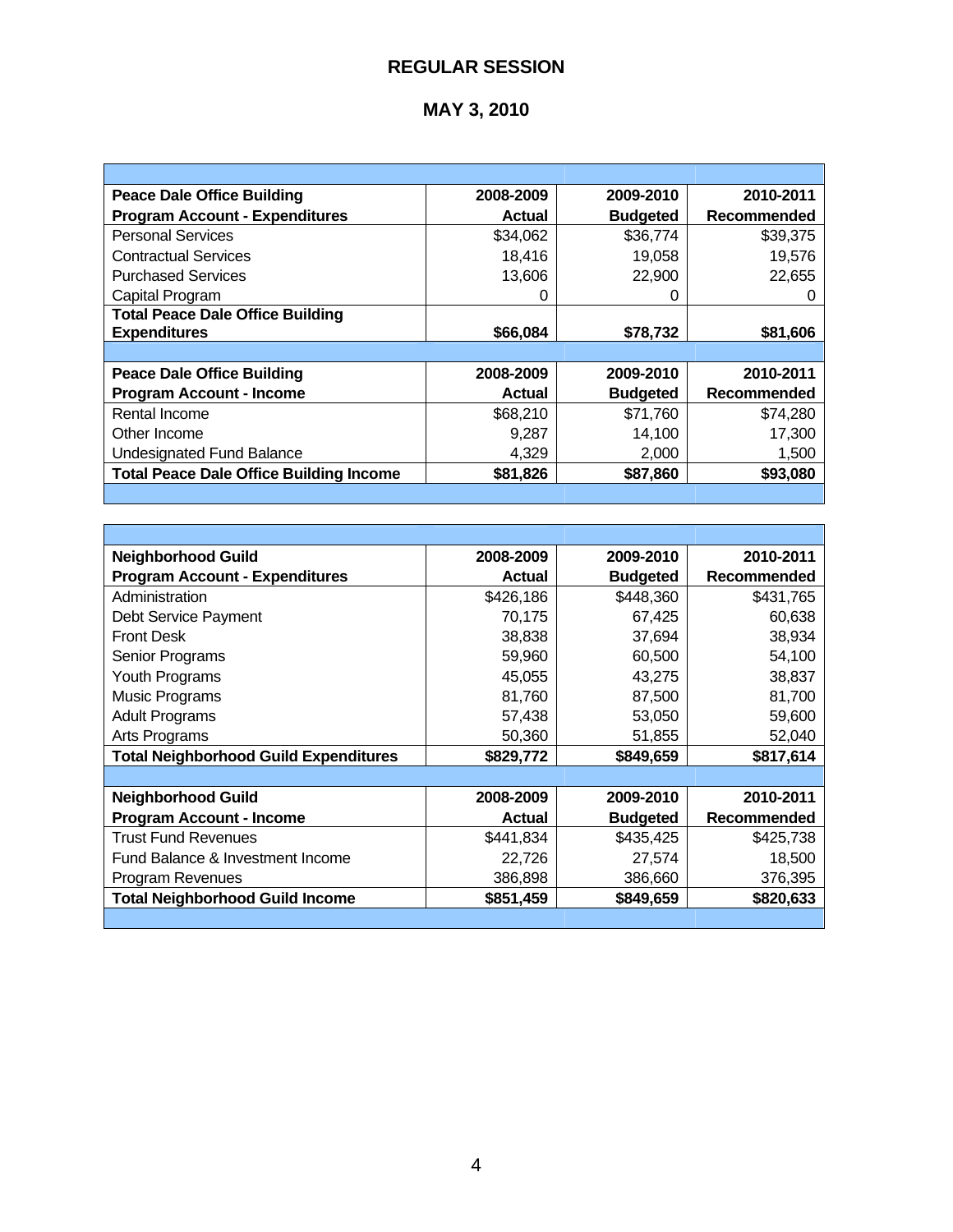| <b>Water Enterprise Fund</b>               | 2008-2009 | 2009-2010       | 2010-2011          |
|--------------------------------------------|-----------|-----------------|--------------------|
| <b>Program Account - Expenditures</b>      | Actual    | <b>Budgeted</b> | <b>Recommended</b> |
| Source of Supply                           | \$145,675 | \$165,157       | \$147,099          |
| <b>Pumping Expenses</b>                    | 10,637    | 11,085          | 10,934             |
| <b>Transmission &amp; Distribution</b>     | 22,582    | 33,985          | 25,100             |
| Billing, Accounting & Collection           | 31,200    | 34.200          | 32,700             |
| <b>Personnel Services</b>                  | 191,120   | 200,699         | 202,473            |
| Administrative & General Expense           | 176,147   | 189,556         | 188,377            |
| <b>Other Expenses</b>                      | 283,635   | 304,557         | 352,678            |
| <b>Total Water Fund Expenditures</b>       | \$860,996 | \$939,239       | \$959,361          |
|                                            |           |                 |                    |
| <b>Water Enterprise Fund</b>               | 2008-2009 | 2009-2010       | 2010-2011          |
|                                            |           |                 |                    |
| <b>Program Account - Income</b>            | Actual    | <b>Budgeted</b> | <b>Recommended</b> |
| Metered Sales - Domestic                   | \$694,277 | \$706,633       | \$698,848          |
| Miscellaneous Revenue                      | 6,175     | 5,000           | 5,500              |
| Cell Antenna Lease Revenue                 | 206,438   | 214,372         | 220,293            |
| State of R.I. Water Protection             | 2,474     | 2,478           | 2,420              |
| <b>Forfeited Discounts &amp; Penalties</b> | 3,971     | 2,700           | 3,000              |
| Special Services - Turn-Off/On             | 1,162     | 1,680           | 1,350              |
| Service - Tap Main & Lay Service           | 23,890    | 25,350          | 25,350             |
| Service - Meter Installation               | 1,940     | 2,695           | 1,225              |
| Interest on Investments                    | 20,724    | 7,500           | 7,500              |
| Contrib. - Retained Earnings               | 0         | 0               | 0                  |
| <b>Total Water Fund Income</b>             | \$961,051 | \$968,408       | \$965,486          |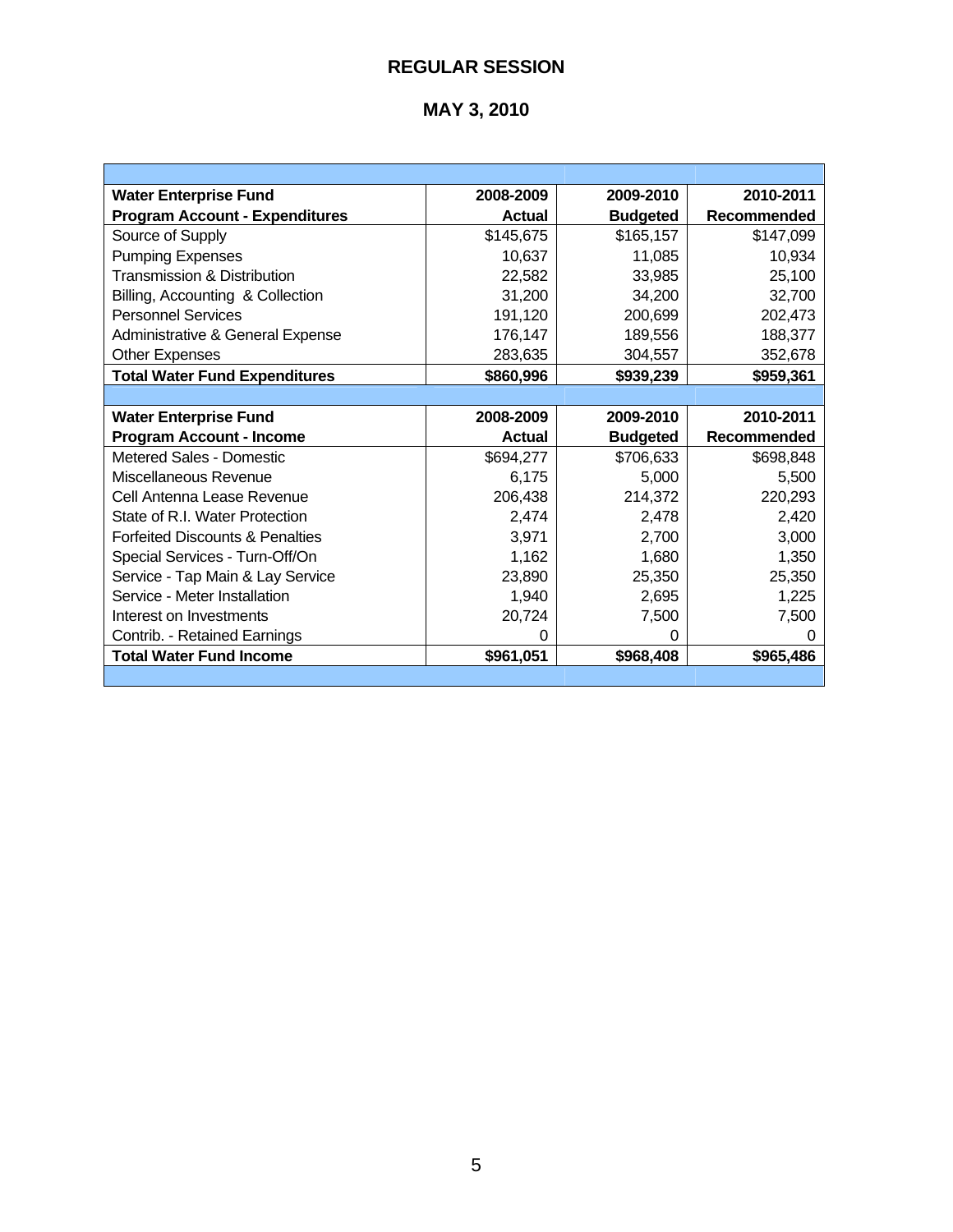| <b>Wastewater Enterprise Fund</b>         | 2008-2009     | 2009-2010       | 2010-2011          |
|-------------------------------------------|---------------|-----------------|--------------------|
| <b>Program Account - Expenditures</b>     | <b>Actual</b> | <b>Budgeted</b> | <b>Recommended</b> |
| <b>Wastewater General Treatment</b>       | \$648,979     | \$681,835       | \$668,760          |
| Sludge Disposal and Processing            | 729,245       | 756,297         | 755,968            |
| Silver Lake Pumping Station               | 155,723       | 179,712         | 175,999            |
| Kingston Pumping Station                  | 104,594       | 115,650         | 116,563            |
| <b>Local Pumping Stations</b>             | 107,550       | 108,511         | 101,600            |
| <b>Local Collection System</b>            | 66,502        | 66,431          | 63,899             |
| Billing, Accounting and Collection        | 62,417        | 62,995          | 64,569             |
| <b>General Administrative Expenses</b>    | 157,696       | 183,028         | 167,498            |
| <b>Employee Benefits</b>                  | 439,215       | 413,621         | 460,339            |
| <b>Non-Operation Expenses</b>             | 684,214       | 464,701         | 434,024            |
| Cap. Budget and Contingency               | 73,305        | 285,000         | 305,000            |
| <b>Total Wastewater Fund Expenditures</b> | \$3,229,440   | \$3,317,781     | \$3,314,219        |
|                                           |               |                 |                    |
| <b>Wastewater Enterprise Fund</b>         | 2008-2009     | 2009-2010       | 2010-2011          |
| <b>Program Account - Income</b>           | <b>Actual</b> | <b>Budgeted</b> | Recommended        |
| <b>Residential &amp; Commercial Users</b> | \$1,410,096   | \$1,450,758     | \$1,465,760        |
| Industrial Users                          | 44,258        | 43,570          | 46,065             |
| Town of Narragansett                      | 709,627       | 763,247         | 783,443            |
| University of Rhode Island                | 510,874       | 569,295         | 591,532            |
| <b>General Fund Transfer</b>              | 24,155        | 23,025          | 9,000              |
| Wastewater Debt Payment                   | 79,741        | 76,801          | 74,175             |
| Fund Investment Income                    | 58,773        | 50,000          | 22,000             |
| Miscellaneous Revenues                    | 20,675        | 30,650          | 20,000             |
| Septage Revenue                           | 305,471       | 306,000         | 309,000            |
| <b>Retained Earning to Operations</b>     | $\Omega$      | 4,442           | 0                  |
| <b>Total Wastewater Fund Income</b>       | \$3,163,670   | \$3,317,788     | \$3,320,975        |
|                                           |               |                 |                    |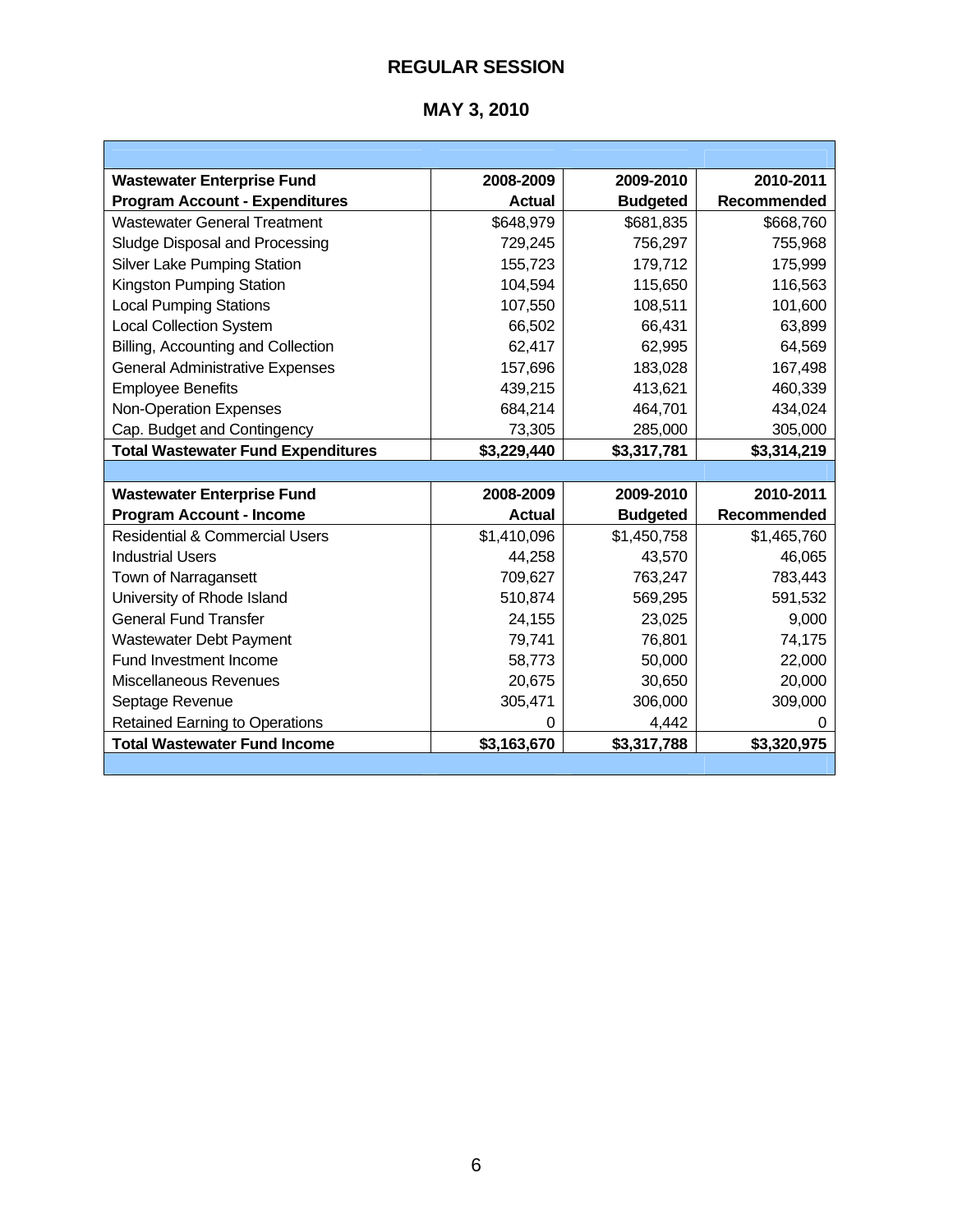| <b>Solid Waste Enterprise Fund</b>             | 2008-2009     | 2009-2010       | 2010-2011   |
|------------------------------------------------|---------------|-----------------|-------------|
| <b>Program Account - Expenditures</b>          | <b>Actual</b> | <b>Budgeted</b> | Recommended |
| Recycling Program                              | \$0           | \$400           | \$400       |
| <b>Transportation &amp; Disposal</b>           | 297,899       | 300,800         | 300,800     |
| <b>Administrative Expenses</b>                 | 70,840        | 70,600          | 71,280      |
| Non-Classified Expenses                        | 63,058        | 63,058          | 63,058      |
| <b>Superfund Related Expenses</b>              | 171,937       | 180,948         | 180,045     |
| <b>Total Solid Waste Fund Expenditures</b>     | \$603,734     | \$615,806       | \$615,583   |
|                                                |               |                 |             |
| <b>Solid Waste Enterprise Fund</b>             | 2008-2009     | 2009-2010       | 2010-2011   |
| <b>Program Account - Income</b>                | <b>Actual</b> | <b>Budgeted</b> | Recommended |
| Metered Tonnage                                | \$297,543     | \$300,800       | \$300,800   |
| <b>Transfer Station Rental</b>                 |               |                 |             |
|                                                | 63,156        | 50,000          | 68,000      |
| <b>Hauler License Fees</b>                     | 15,500        | 9,000           | 11,000      |
| <b>Residential Stickers/Tag Sales</b>          | 56,222        | 61,250          | 55,650      |
| Investment Income                              | 28,862        | O               | 5,000       |
| <b>RIRRC Recycling Grant and Reimbursement</b> | 39,664        | 10,000          |             |
| Miscellaneous                                  | 4,531         | 4,488           | 4,350       |
| Net Assets Forwarded to Operation              | 98,255        | 180,268         | 170,783     |
| <b>Total Solid Waste Fund Income</b>           | \$603,734     | \$615,806       | \$615,583   |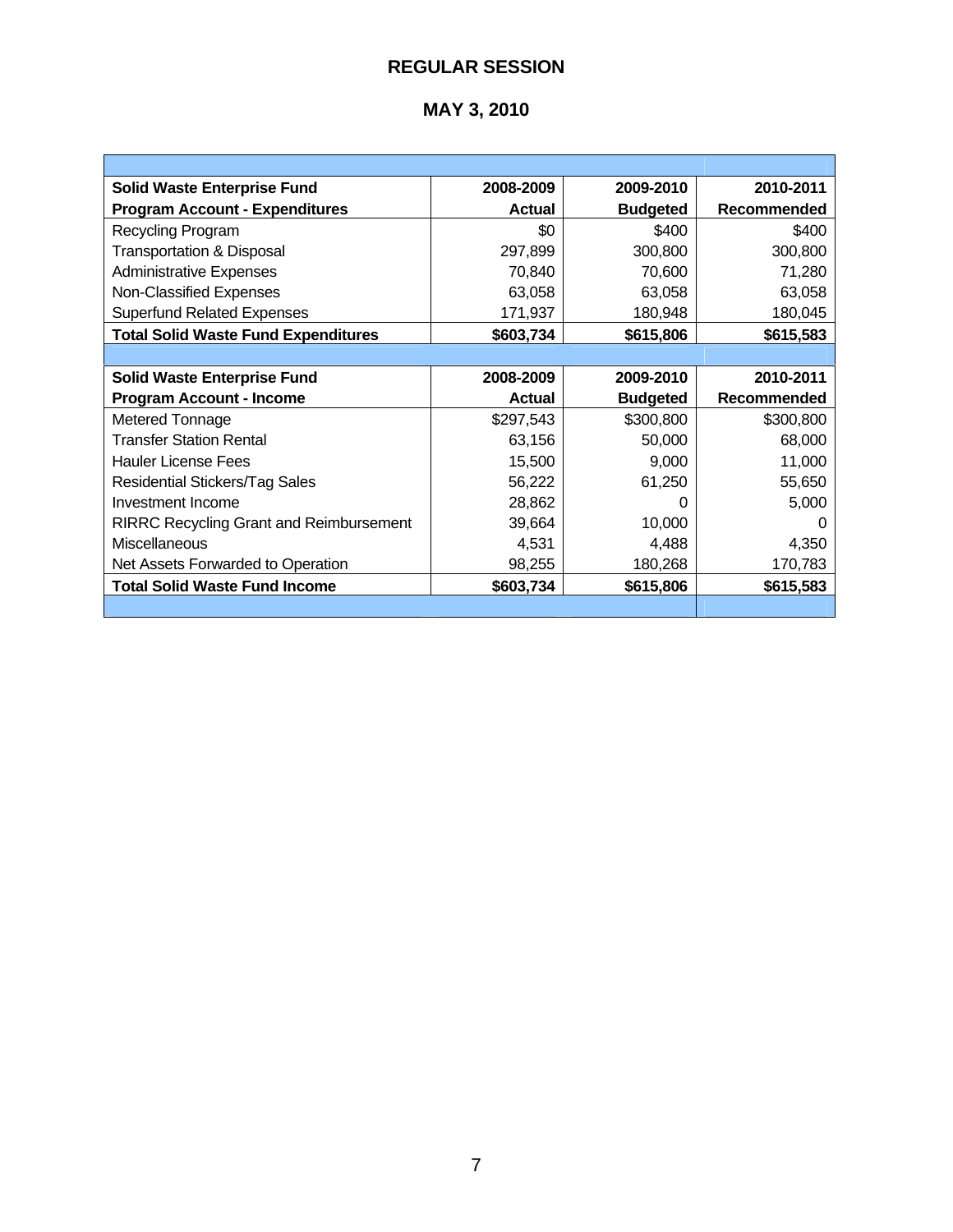| <b>Senior Services Program</b>                 | 2008-2009     | 2009-2010       | 2010-2011   |
|------------------------------------------------|---------------|-----------------|-------------|
| <b>Program Account - Expenditures</b>          | <b>Actual</b> | <b>Budgeted</b> | Recommended |
| Senior Transportation Program                  | \$71,246      | \$79,390        | \$69,232    |
| <b>Adult Day Services Program</b>              | 336,223       | 293,579         | 290,106     |
| <b>Senior Services Center</b>                  | 270,792       | 276,675         | 253,679     |
| <b>Senior Nutrition Program</b>                | 101,600       | 103,376         | 101,632     |
| <b>Total Senior Services Fund Expenditures</b> | \$779,861     | \$753,020       | \$714,648   |
|                                                |               |                 |             |
| <b>Senior Services Program</b>                 | 2008-2009     | 2009-2010       | 2010-2011   |
| <b>Program Account-Income</b>                  | <b>Actual</b> | <b>Budgeted</b> | Recommended |
| South Kingstown General Fund Transfer          | \$414,050     | \$414,396       | \$349,948   |
| Narragansett Contribution                      | 112,043       | 98,563          | 96,721      |
| North Kingstown Contribution                   | 90,288        | 55,598          | 42,696      |
| State Aid                                      | 93,241        | 106,675         | 132,917     |
| <b>Client Payments</b>                         | 85,489        | 61,790          | 82,890      |
| Miscellaneous Income                           | 3,952         | 6,000           | 4,475       |
| <b>Oliver Watson Trust Fund</b>                | 20,000        | 5,000           | O           |
| <b>Undesignated Fund Balance</b>               | 20,000        | 5,000           | 5,000       |
| <b>Total Senior Services Fund Income</b>       | \$839,063     | \$753,021       | \$714,648   |
|                                                |               |                 |             |

| 2010-2011 Budget Program         |                |                 |                |
|----------------------------------|----------------|-----------------|----------------|
| <b>All Funds</b>                 | 2008-2009      | 2009-2010       | 2010-2011      |
|                                  | <b>Actual</b>  | <b>Budgeted</b> | Recommended    |
| General Fund                     | \$73,543,179   | \$73,450,206    | \$72,783,253   |
| School Fund                      | 58,190,336     | 59,611,963      | 58,647,873     |
| <b>Water Fund</b>                | 860,996        | 939,239         | 959,361        |
| Wastewater Fund                  | 3,229,440      | 3,317,781       | 3,314,219      |
| Solid Waste Fund                 | 603,734        | 615,806         | 615,583        |
| Peace Dale Office Building       | 66,084         | 78,732          | 81,606         |
| Neighborhood Guild               | 829,772        | 849,659         | 817,614        |
| Senior Services Program          | 779,861        | 753,020         | 714,648        |
|                                  |                |                 |                |
| <b>Total Program</b>             | \$138,103,402  | \$139,616,406   | \$137,934,158  |
|                                  |                |                 |                |
| <b>Less Inter-Fund Transfers</b> | (48, 348, 133) | (48, 347, 349)  | (48, 268, 876) |
| <b>Net Municipal Program</b>     | \$89,755,269   | \$91,269,058    | \$89,665,282   |
|                                  |                |                 |                |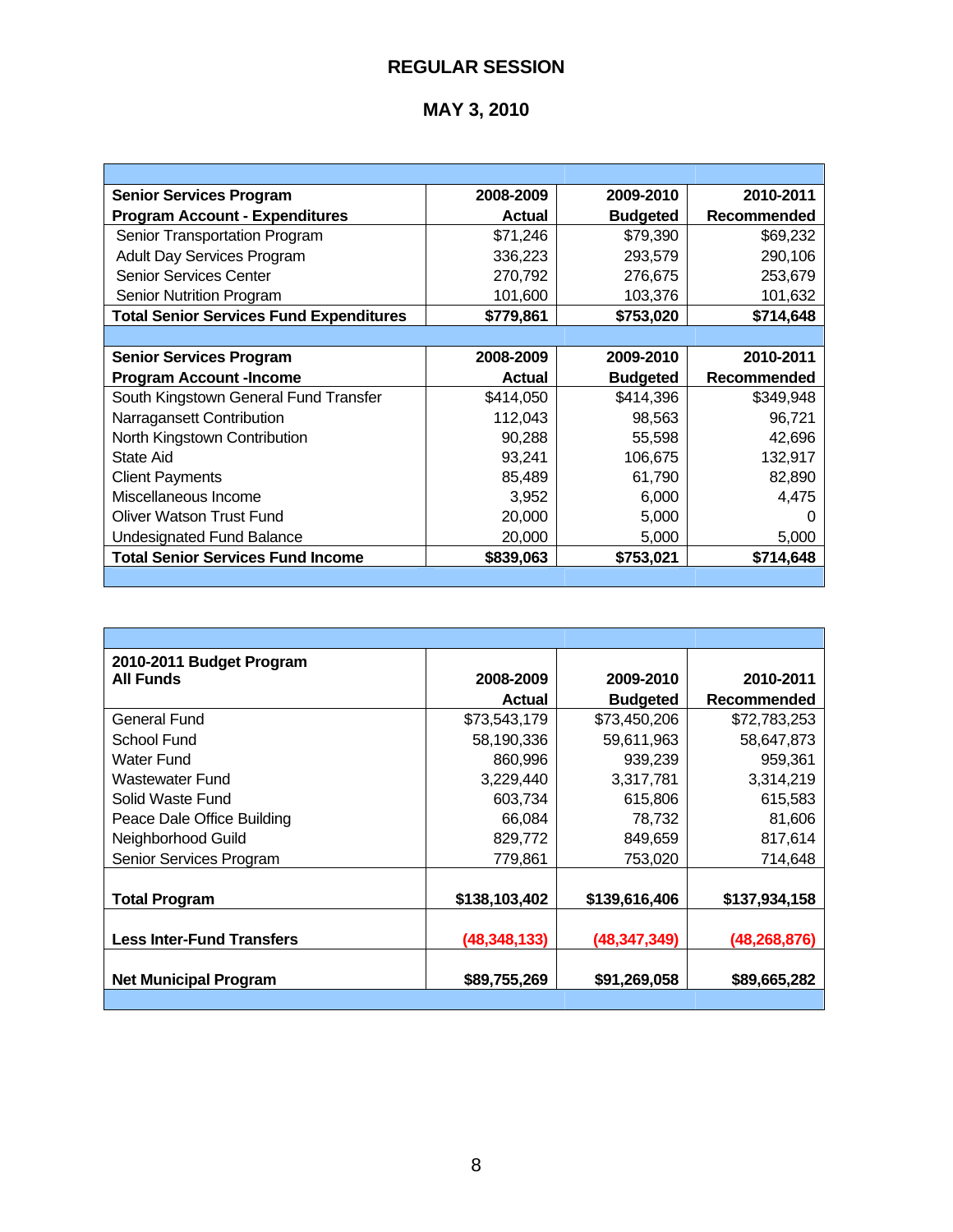#### **MAY 3, 2010**

Councilman O'Neill leaves at 8:31 PM.

#### **5. NEW BUSINESS**

**A.** UNANIMOUSLY VOTED by the four Council members remaining to authorize fund transfers, as shown as follows:

#### **1. Reserve Fund Transfers**

BE IT RESOLVED that program balances identified below in the 2010-2011 fiscal year appropriations for General Fund (101) account 1710, Capital Improvement Program, shall be transferred to the following Reserve Funds in the corresponding not-to-exceed amounts:

| Object<br>Code | Description                          | Transfer<br>Total | Reserve Fund                                |
|----------------|--------------------------------------|-------------------|---------------------------------------------|
|                | 58211 Recreation Improvements        | \$60,000          | Recreation Development & Restoration Fund   |
| 58204          | Road Improvements                    | \$550,000         | Public Works Improvement Fund               |
| 58208          | <b>Police Department</b>             | \$45,000          | <b>Police Building Construction Fund</b>    |
|                | 58245 EMS Equipment & Facilities     | \$10,000          | <b>Public Services Office Building Fund</b> |
|                | 58249 EMS Vehicle Replacement        | \$125,000         | Capital Equipment and Replacement Fund      |
|                | 58233 Senior Services/Adult Day Care | \$20,000          | Capital Equipment and Replacement Fund      |
| 58214          | In-house Computer System             | \$10,000          | Data Processing Improve. & Replacement Fund |
|                | 58218 Property Appraisal Program     | \$120,000         | <b>Property Revaluation Reserve Fund</b>    |
| 58240          | <b>Library Facilities Renovation</b> | \$30,000          | Library Building Improvement Fund           |
| 58241          | Town Hall Improvements               | \$5,000           | Town Hall Improvement Fund                  |
| 58202          | <b>Equipment Acquisition</b>         | \$146,000         | Capital Equipment and Replacement Fund      |

#### **2010 - 2011 Reserve Fund Transfers**

FURTHER RESOLVED: That the Town Finance Director, with the advice and consent of the Town Council, is hereby permitted to invest the funds at any time in said savings accounts or certificates of deposit of commercial or savings banks, or trust companies, or in obligations of the United States or its agencies, or in any other short-term investment as would be made by prudent persons of discretion and intelligence.

FURTHER RESOLVED: That the Town Council is hereby authorized to use the total funds, or such part thereof of said Reserve Funds, for capital expenditures as may be voted by the Town Council in accordance with the Town Council Adopted Capital Improvement Program.

FURTHER RESOLVED: That said sums appropriated to the Reserve Fund shall not revert to the General Fund at the end of the budget year but shall remain in said Reserve Fund to be used as herein provided in any budget period until otherwise voted.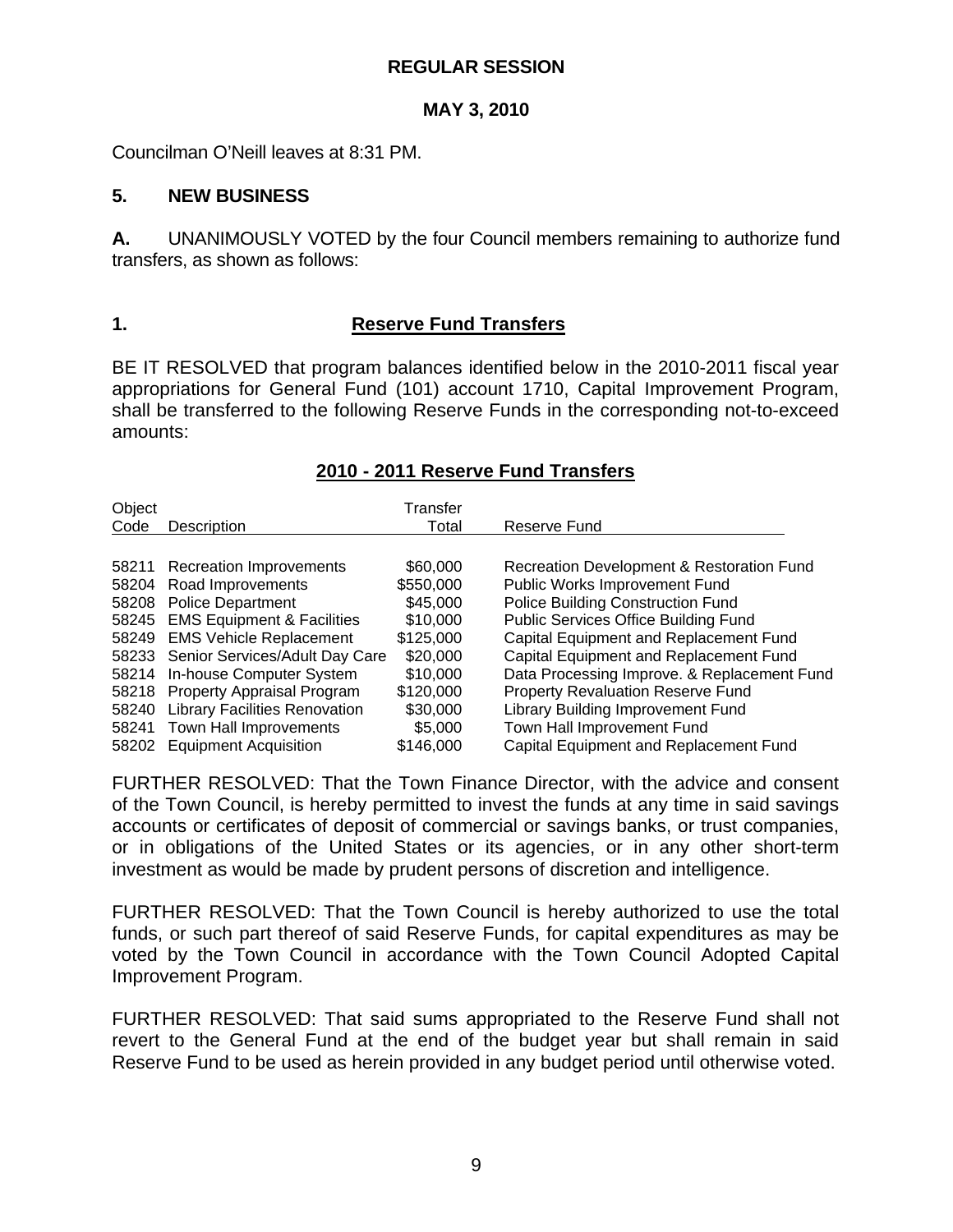## **MAY 3, 2010**

# **2. Reserve Fund Transfers**

BE IT RESOLVED that the program balance identified below in the 2010-2011 fiscal year appropriation for School Fund account 55201, Technology, shall be transferred to the following Reserve Fund in the corresponding not-to-exceed amount:

#### **2010 - 2011 Reserve Fund Transfer**

| Object |                  | Transfer    |                         |  |
|--------|------------------|-------------|-------------------------|--|
|        | Code Description | $\tau$ otal | Reserve Fund            |  |
|        | 55201 Technology | \$20,000    | School Improvement Fund |  |

FURTHER RESOLVED: That the Town Finance Director, with the advice and consent of the Town Council, is hereby permitted to invest the funds at any time in said savings accounts or certificates of deposit of commercial or savings banks, or trust companies, or in obligations of the United States or its agencies, or in any other short-term investment as would be made by prudent persons of discretion and intelligence.

FURTHER RESOLVED: That the School Committee is hereby authorized to use the total funds, or such part thereof of said Reserve Funds, for capital expenditures as may be voted by the School Committee in accordance with the School Department Adopted Budget.

FURTHER RESOLVED: That said sums appropriated to the Reserve Fund shall not revert to the School Fund or the General Fund at the end of the budget year but shall remain in said Reserve Fund to be used as herein provided in any budget period until otherwise voted.

## **3. Reserve Fund Transfer to the General Fund**

BE IT RESOLVED that transfers from the Impact Fee Reserve Fund to the General Fund to pay for education debt service costs associated with school capital projects shall be made from assets held for school facilities in the amount of \$80,000 for Fiscal Year 2010-2011.

## **4. Reserve Fund Transfer to the General Fund**

BE IT RESOLVED that transfers from the Impact Fee Reserve Fund to the General Fund to pay for recreation debt service costs associated with capital projects shall be made from assets held for recreation facilities in the amount of \$128,485 for Fiscal Year 2010-2011.

## **5**. **Reserve Fund Transfer to the General Fund**

BE IT RESOLVED that transfers from the Open Space Reserve Fund to the General Fund to pay for debt service costs associated with open space land acquisition shall be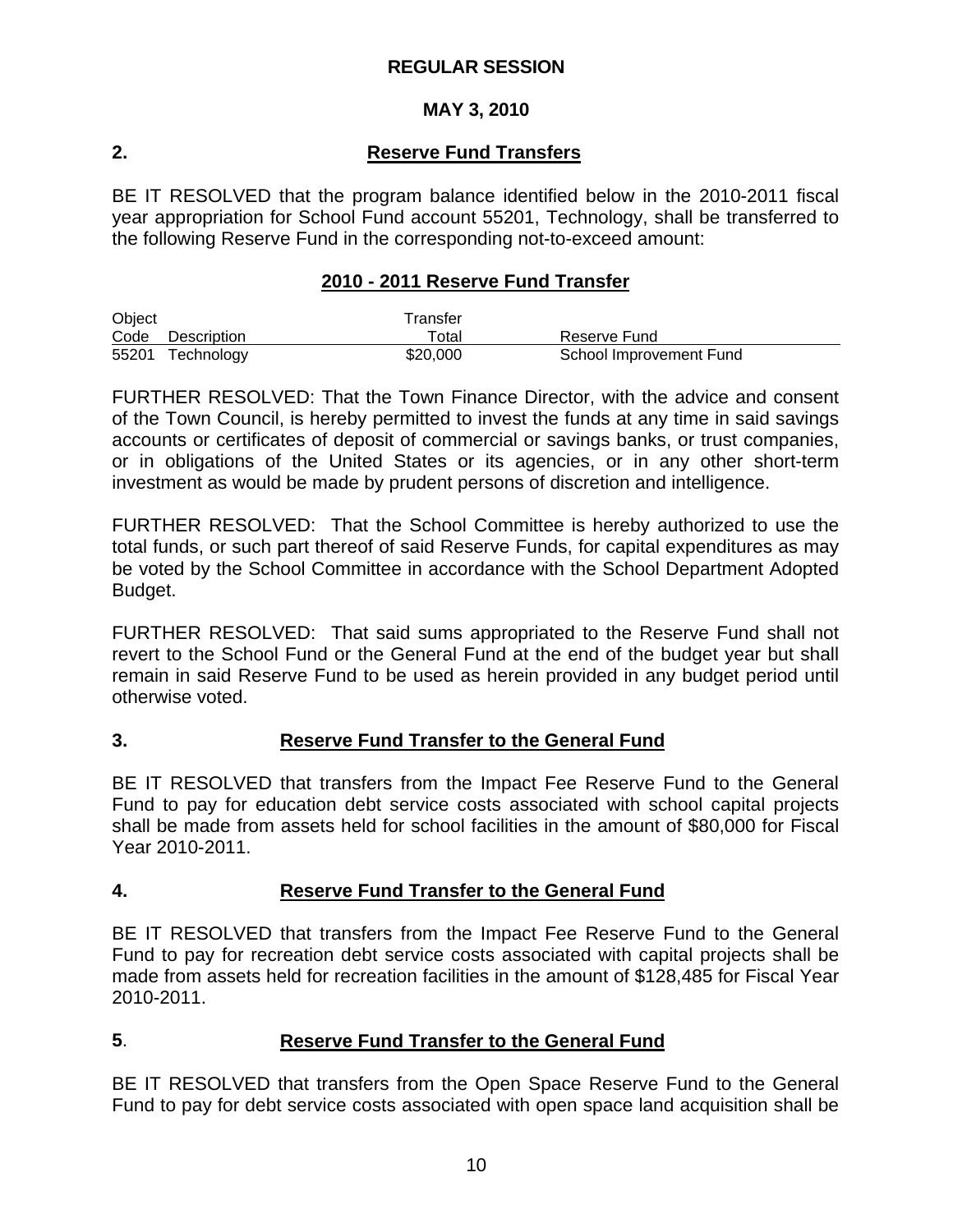# **MAY 3, 2010**

made in the amount of \$350,000 for Fiscal Year 2010-2011.

### **6. Utility and Special Revenue Fund Transfers to the General Fund**

BE IT RESOLVED that program balances in the 2010-2011 fiscal year expenditures for the various utility and special revenue funds identified below, shall be transferred to the General Fund in the corresponding not-to-exceed amounts:

# **2010 - 2011 Fund Transfers**

| Fund<br>Code | <b>Description</b>               | Transfer<br>Total | <b>General Fund Account</b>                      |
|--------------|----------------------------------|-------------------|--------------------------------------------------|
|              |                                  |                   |                                                  |
| 210          | Water Fund                       | \$19,200          | 101-46115 Transfer from Water Fund               |
| 215          | Wastewater Fund                  | \$35,200          | 101-46114 Transfer from Wastewater Fund          |
| 225          | Solid Waste Fund                 | \$14,400          | 101-46116 Transfer from Solid Waste Fund         |
| 310          | Peace Dale Office Bldg Fund      | \$2,856           | 101-46120 Transfer from PDOB Fund                |
| 340          | Neighborhood Guild Fund          | \$5,100           | 101-46119 Transfer from Neighborhood Guild Fund  |
| 345          | Senior Service Program           | \$5,400           | 101-46130 Transfer from Sr. Service Program Fund |
| 370          | <b>EMS Billing Services Fund</b> | \$500,000         | 101-46102 EMS Reimbursement                      |

## **7. Other General Fund Transfers**

BE IT RESOLVED that program balances identified below in the 2009-2010 and 2010- 2011 fiscal year appropriations for the General Fund (101), shall be transferred to the following funds in the corresponding not-to-exceed amounts:

## **2009 - 2010 Fund Transfer**

| Account     | Transfer                                            |       |        |                                     |
|-------------|-----------------------------------------------------|-------|--------|-------------------------------------|
| <u>Code</u> | Description                                         | ™ota⊩ | Fund # | <b>Fund Description</b>             |
|             |                                                     |       |        |                                     |
|             | 101-0310-52290 Town Clerk Professional Svcs \$6,800 |       | 306    | <b>Municipal Planning Svcs Fund</b> |

# **2010 - 2011 Fund Transfers**

| Account<br>Code | Description                      | Transfer<br>Total |     | Fund # Fund Description           |
|-----------------|----------------------------------|-------------------|-----|-----------------------------------|
| 101-1610-52299  | School Fund Transfer             | \$47,909,928      | 101 | <b>General Fund</b>               |
| 101-1051-52299  | <b>Elderly Services Transfer</b> | \$349,948         | 345 | <b>Senior Services Fund</b>       |
| 101-0970-52299  | <b>Wastewater Fund Transfer</b>  | \$9,000           | 215 | <b>Wastewater Operations Fund</b> |
| 101-0920-52290  | <b>Highway Professional Svcs</b> | \$200,000         | 447 | Public Works Improve. Fund        |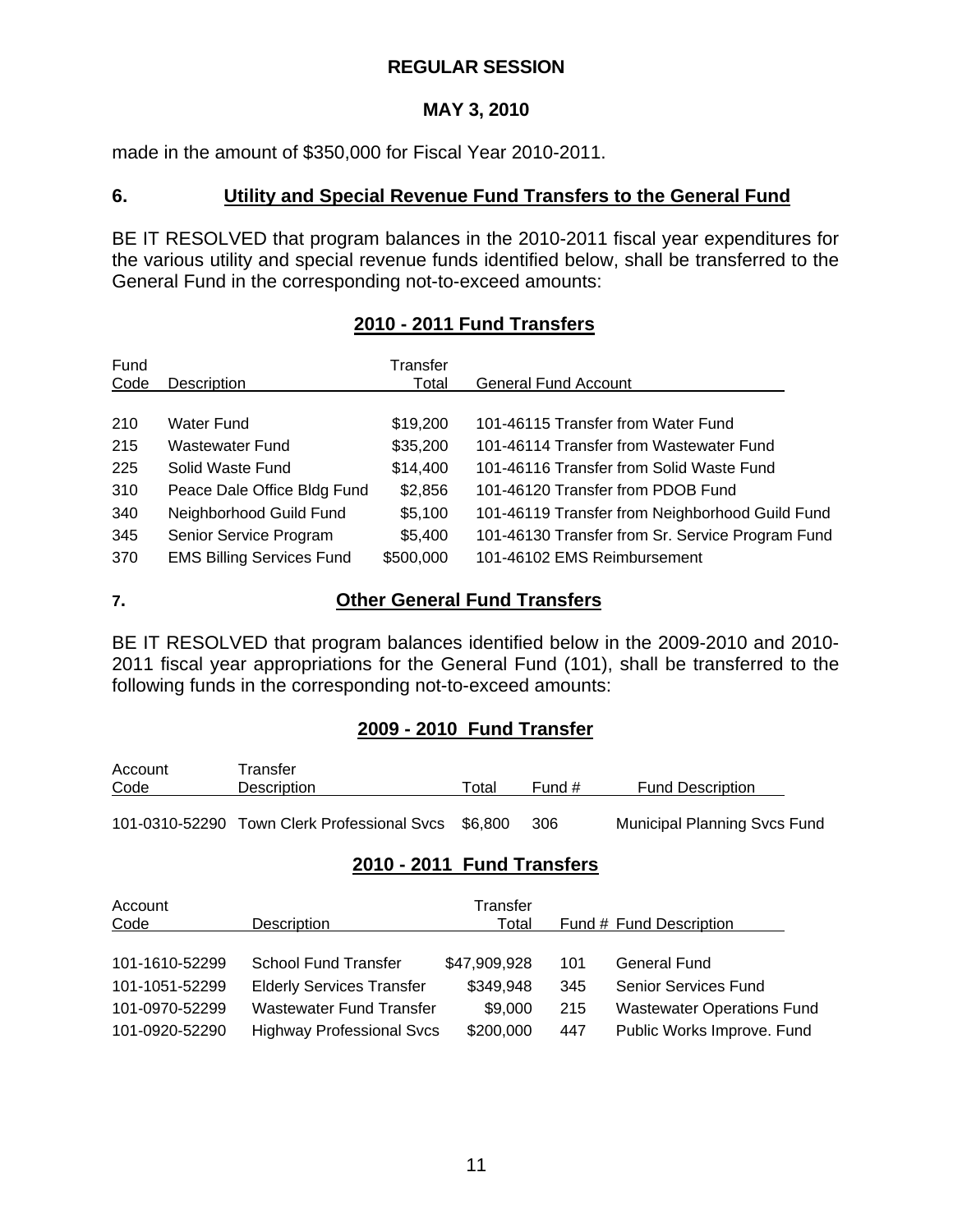#### **MAY 3, 2010**

#### **8. Deed of Gift of the Neighborhood Guild**

BE IT RESOLVED to authorize the Trustees of the South Kingstown School Funds to forward to the Town Finance Director (serving in the capacity of the Town Treasurer) the sum of Four Hundred Fifteen Thousand One Hundred Thirty Eight Dollars (\$415,138) from investment income generated from the endowment and funds available within the reinvested income account of the Neighborhood Guild for operation of the Neighborhood Guild Program for the 2010-2011 fiscal year. Said Funds are restricted to uses in accordance with the Deed of Gift of the Neighborhood Guild recorded on March 26, 1940.

#### **9. Reserve Fund Transfer to the General Fund**

BE IT RESOLVED that all unencumbered funds in the School Improvement 2009 Fund, remaining as of June 30, 2010, will be transferred to the General Fund to pay for a portion of the 2010-2011 fiscal year debt service costs associated with this capital project.

#### **10. Reserve Fund Transfer**

BE IT RESOLVED that the program balance identified below in the 2009-2010 fiscal year appropriation for General Fund (101), as outlined below, shall be transferred to the Compensated Absences Reserve Fund in the corresponding not-to-exceed amount:

#### **2009- 2010 Reserve Fund Transfer**

| Account |                    |                       |
|---------|--------------------|-----------------------|
| Code    | <b>Description</b> | <b>Transfer Total</b> |
|         |                    |                       |

101-0810-51105 Police Dept. Retirement/Vacation Reimbursement \$200,000

FURTHER RESOLVED: That the Town Finance Director, with the advice and consent of the Town Council, is hereby permitted to invest the funds at any time in said savings accounts or certificates of deposit of commercial or savings banks, or trust companies, or in obligations of the United States or its agencies, or in any other short-term investment as would be made by prudent persons of discretion and intelligence.

FURTHER RESOLVED: That the Town Council is hereby authorized to use the total funds, or such part thereof of said Reserve Funds, for compensated absence expenditures.

FURTHER RESOLVED: That said sums appropriated to the Reserve Fund shall not revert to the General Fund at the end of the budget year but shall remain in said Reserve Fund to be used as herein provided in any budget period until otherwise voted.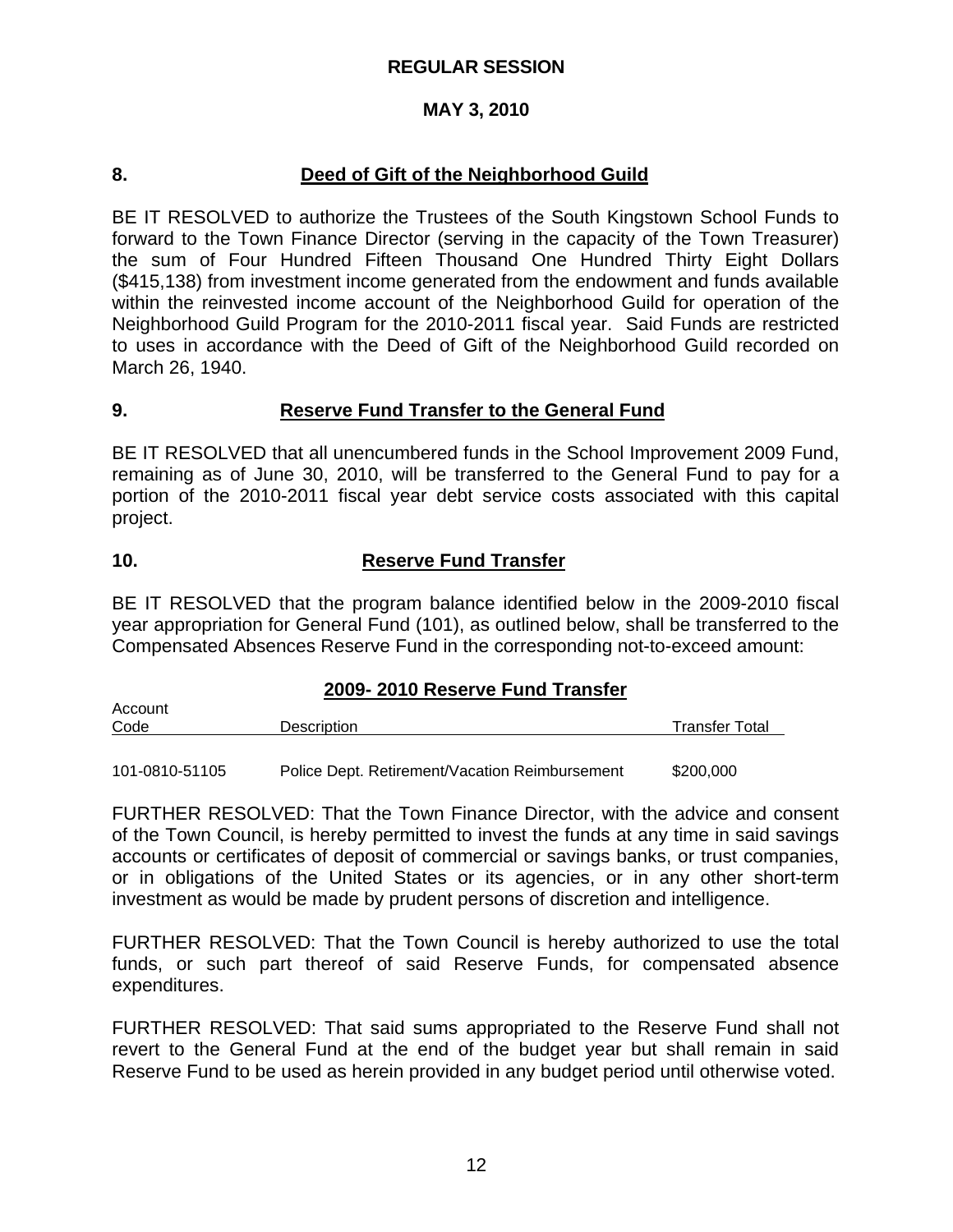#### **MAY 3, 2010**

#### **11. 2009- 2010 Reserve Fund Transfer**

BE IT RESOLVED that transfers from the Senior Services Fund to the Compensated Absences Reserve Fund to cover the liability for compensated absences shall be made from net assets held in the Senior Services Fund in an amount not to exceed \$20,000 for Fiscal Year 2009-2010.

FURTHER RESOLVED: That the Town Finance Director, with the advice and consent of the Town Council, is hereby permitted to invest the funds at any time in said savings accounts or certificates of deposit of commercial or savings banks, or trust companies, or in obligations of the United States or its agencies, or in any other short-term investment as would be made by prudent persons of discretion and intelligence.

FURTHER RESOLVED: That the Town Council is hereby authorized to use the total funds, or such part thereof of said Reserve Funds, for compensated absence expenditures.

FURTHER RESOLVED: That said sums appropriated to the Reserve Fund shall not revert to the General Fund at the end of the budget year but shall remain in said Reserve Fund to be used as herein provided in any budget period until otherwise voted.

## **12. Reserve Fund Transfer**

BE IT RESOLVED that an amount not to exceed \$10,372 be transferred from the Public Works Improvement Fund to the Public Services Office Building Fund for Fiscal Year 2009-2010.

**B.** UNANIMOUSLY VOTED by the four Council members remaining to authorize tax collection procedures, as follows:

#### **TAX RESOLUTIONS**

BE IT RESOLVED that the Town Council hereby orders the assessment and collection of a tax on the ratable real estate and tangible personal property and motor vehicle excise tax in a sum not more than  $\frac{6}{5}$  65,500,000  $\frac{1}{5}$ ; said tax is for the ordinary expenses and charges, for the payment of interest and indebtedness, in whole or in part of said Town, and for other purposes authorized by law. The Tax Assessor shall assess and apportion said tax on the inhabitants and ratable property of said Town as of the 31st day of December, A.D. 2009 at Twelve o'clock midnight, according to law (the date of assessment) and shall, on completion of said assessment, date, certify, and sign the same and deliver to and deposit the same in the office of the Town Clerk on or before the 15th day of June, A.D. 2010;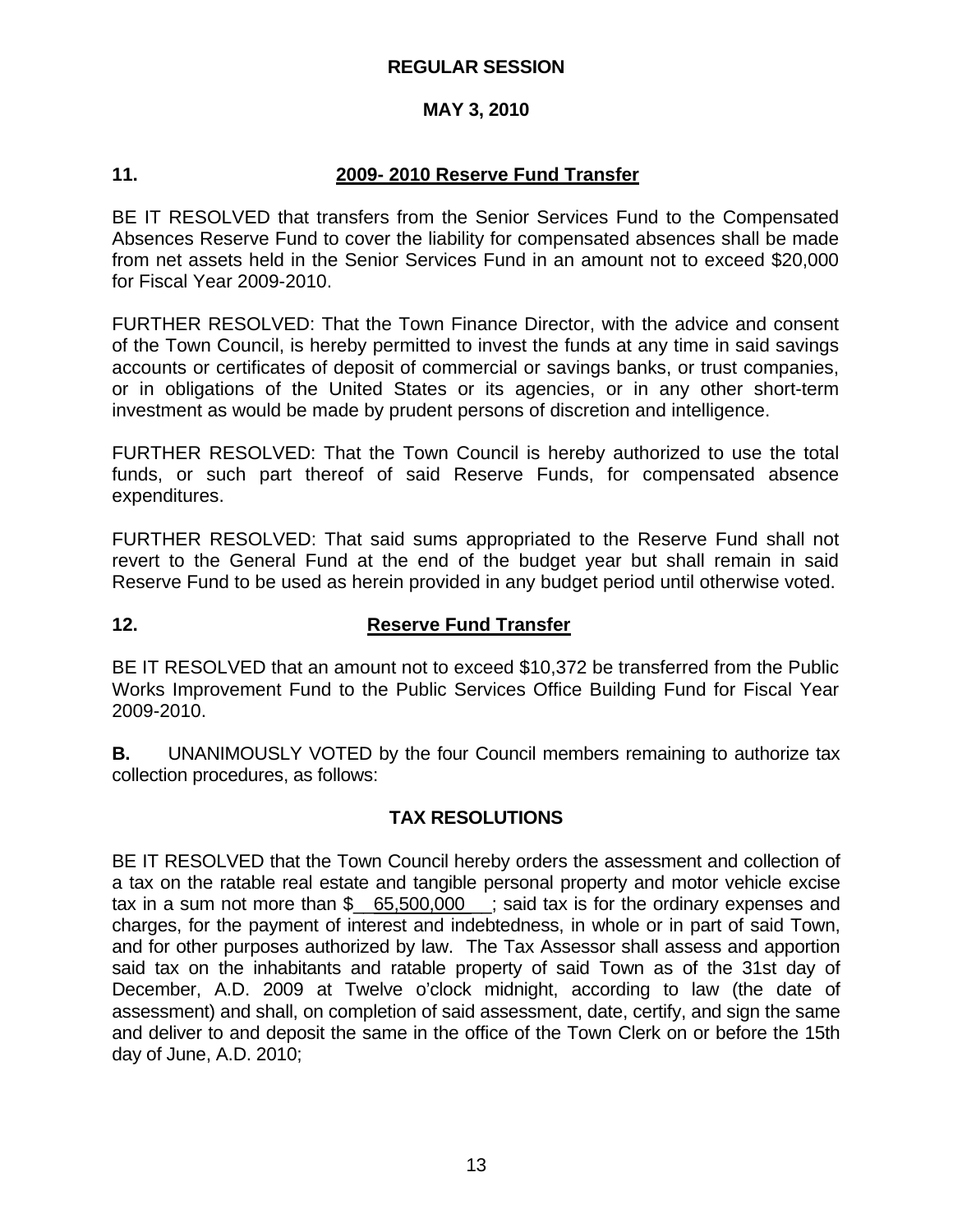#### **MAY 3, 2010**

BE IT FURTHER RESOLVED, that the Town taxes and the motor vehicle excise taxes shall be due and payable on and between August 1, 2010 next and September 1, 2010 next, and all taxes remaining unpaid after September 1, 2010 shall carry until collected a penalty at the rate of twelve percent (12%) per annum upon such unpaid tax, with the exception of taxes being paid under the quarterly installment law. For purposes of calculating the appeal period for relief from the tax assessment, said appeal period shall run from August 1, 2010;

BE IT FURTHER RESOLVED, that the taxes so levied may be paid in installments, the first installment of twenty-five percent (25%) on the 1st day of August 2010 and the remaining installments as follows: twenty-five percent (25%) on the 1st day of November, 2010; twenty-five percent (25%) on the 1st day of February, 2011; twenty-five percent (25%) on the 1st day of May, 2011. Each installment of taxes, if paid on or before the last day of each installment period successively and in order, shall be free from any charge for interest. If the tax levied is \$100 or less, it shall be payable in a single installment due the 1st day of August, 2010.

If the first installment or any succeeding installment of taxes is not paid by the tenth (10th) business day following the last date of the respective installment period or periods as they occur, then the whole tax or remaining unpaid balance of the tax as the case may be, shall immediately become due and payable and shall carry until collected a penalty at the rate of twelve percent (12%) per annum from August 1, 2010 for real and personal property taxes, and at a penalty rate of twelve percent (12%) per annum as allowed by the laws of the State of Rhode Island for motor vehicle excise tax. Upon payment of any and all delinquent quarterly installments together with interest accrued on the full unpaid balance of the tax, the right to pay the remaining taxes on the installment basis will be reinstated;

BE IT FURTHER RESOLVED: that the Tax Collector is ordered and directed to make levy or levies on all property or properties and persons whereon, or show whose tax or taxes remain unpaid on the First Monday in March A.D. 2011, and to forthwith proceed according to law to collect said tax or taxes so delinquent;

BE IT FURTHER RESOLVED: that the Director of Finance of this Town be and he is hereby instructed and empowered to hire all necessary funds for the use of the Town for the year ensuing, and to renew all notes against the Town outstanding as may be found necessary.

BE IT FURTHER RESOLVED: that the Director of Finance be and he is hereby authorized to issue from time to time notes of the Town of South Kingstown, subject to the approval of the Town Council, in anticipation of the receipt of taxes assessed as of December 31, 2009. Said borrowed moneys shall be used and expended for the payment of current liabilities and expenses of said Town of South Kingstown, and shall be issued under the authority of Title 45-12-4 of the General Laws of Rhode Island, 1956 as amended.